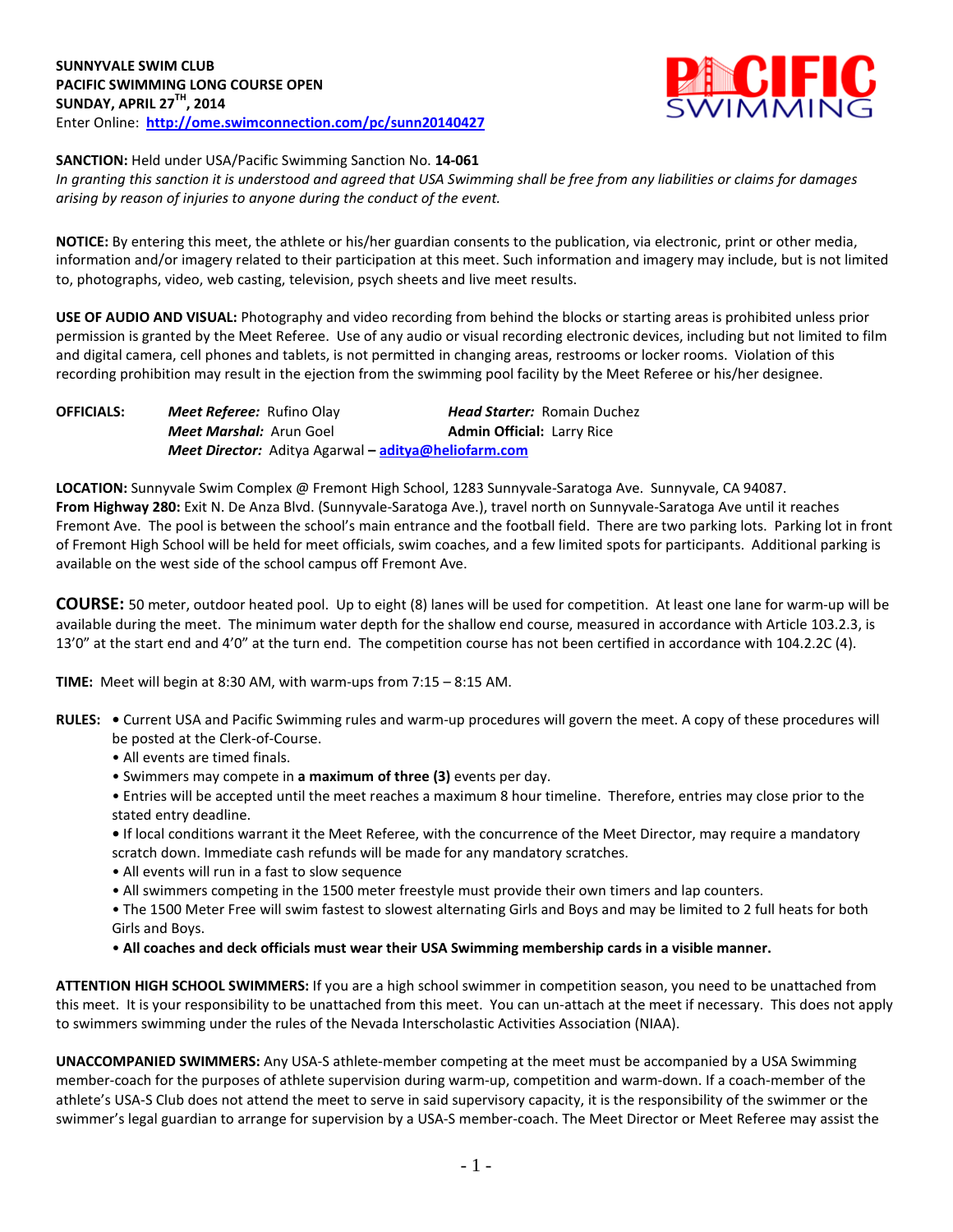swimmer in making arrangements for such supervision; however, it is recommended that such arrangements be made in advance of the meet by the athlete's USA-S Club Member-Coach.

**RACING STARTS:** Swimmers must be certified by a USA-S member-coach as being proficient in performing a racing start, or must start the race in the water. It is the responsibility of the swimmer or the swimmer's legal guardian to ensure compliance with this requirement.

**RESTRICTIONS:** • Smoking and the use of other tobacco products is prohibited on the pool deck, in the locker rooms, in spectator

- seating, on standing areas and in all areas used by swimmers, during the meet and during warm-up periods.
- Sale and use of alcoholic beverages is prohibited in all areas of the meet venue.
- No glass containers are allowed in the meet venue.
- No propane heater is permitted except for snack bar/meet operations.
- No personal tents or ez-ups are allowed on the pool deck.
- Portions of the pool deck will be restricted for officials, timers, swimmers, and meet staff only.

• Except where venue facilities require otherwise, changing into or out of swimsuits other than in locker rooms or other designated areas is not appropriate and is strongly discouraged.

**ELIGIBILITY:** • Swimmers must be current members of USA-S and enter their name and registration number on the meet entry card as they are shown on their Registration Card. If this is not done, it may be difficult to match the swimmer with the registration and times database. The meet host will check all swimmer registrations against the SWIMS database and if not found to be registered, the Meet Director shall accept the registration at the meet (a \$10 surcharge will be added to the regular registration fee). Duplicate registrations will be refunded by mail.

• Entries with **"NO TIME" will be ACCEPTED, except as noted below.**

• Swimmers ages 10 & Under entering the 400 Free, 200 Back, 200 Breast, 200 Fly, or 400 IM must have a qualifying "PC-A" time in the 9-10 events as shown below.

| <b>EVENT</b> | <b>QUALIFYING EVENT</b> |  |  |
|--------------|-------------------------|--|--|
| 400 Free     | $9 - 10$ 400 Free       |  |  |
| 200 Breast   | $9 - 10 100$ Breast     |  |  |
| 200 Fly      | $9 - 10 100$ Fly        |  |  |
| 200 Back     | $9 - 10 100$ Back       |  |  |
| 400 IM       | $9 - 10200$ IM          |  |  |

•11 & Over Swimmers entering the 400 Free, 400 IM, or 1500 Free must have achieved a minimum "PC-B" time for their age group.

• Entry times submitted for this meet will be checked against a computer database and may be changed in accordance with Pacific Swimming Entry Time Verification Procedures.

• Disabled swimmers are welcome to attend this meet and should contact the Meet Director or Meet Referee regarding and special accommodations on entry times and seeding per Pacific Swimming policy.

- Swimmers 19 years of age and over may compete in the meet for time only, no awards.
- The swimmer's age will be the age of the swimmer on the first day of the meet.

**ENTRY PRIORITY: Zone 1N Swimmers entering online must do so by 11:59 PM Wednesday, April 2nd in order to receive priority acceptance to the meet. Surface mail entries must be postmarked by Monday, March 31st in order to receive priority acceptance to the meet.** No swimmers other than those from Zone 1 North may enter the meet until the priority period has concluded.

**ENTRY FEES:** \$2.75 per event plus a \$10.00 participation fee per swimmer. Entries will be rejected if payment is not sent at time of request.

**ONLINE ENTRIES:** To enter online go to **<http://ome.swimconnection.com/pc/sunn20140427>** to receive an immediate entry confirmation. This method requires payment by credit card. Swim Connection, LLC charges a processing fee for this service, equal to \$1 per swimmer plus 5% of the total Entry Fees. Please note that the processing fee is a separate fee from the Entry Fees. If you do not wish to pay the processing fee, enter the meet using a mail entry. Entering online is a convenience, is completely voluntary, and is in no way required or expected of a swimmer by Pacific Swimming. **Online entries will be accepted through Wednesday, April 16th at 11:59 PM**.

**MAILED OR HAND DELIVERED ENTRIES**: Entries must be on the attached consolidated entry form. Forms must be filled out completely and printed clearly with swimmers best time. Entries must be postmarked by midnight, Monday, April 14<sup>th</sup> or hand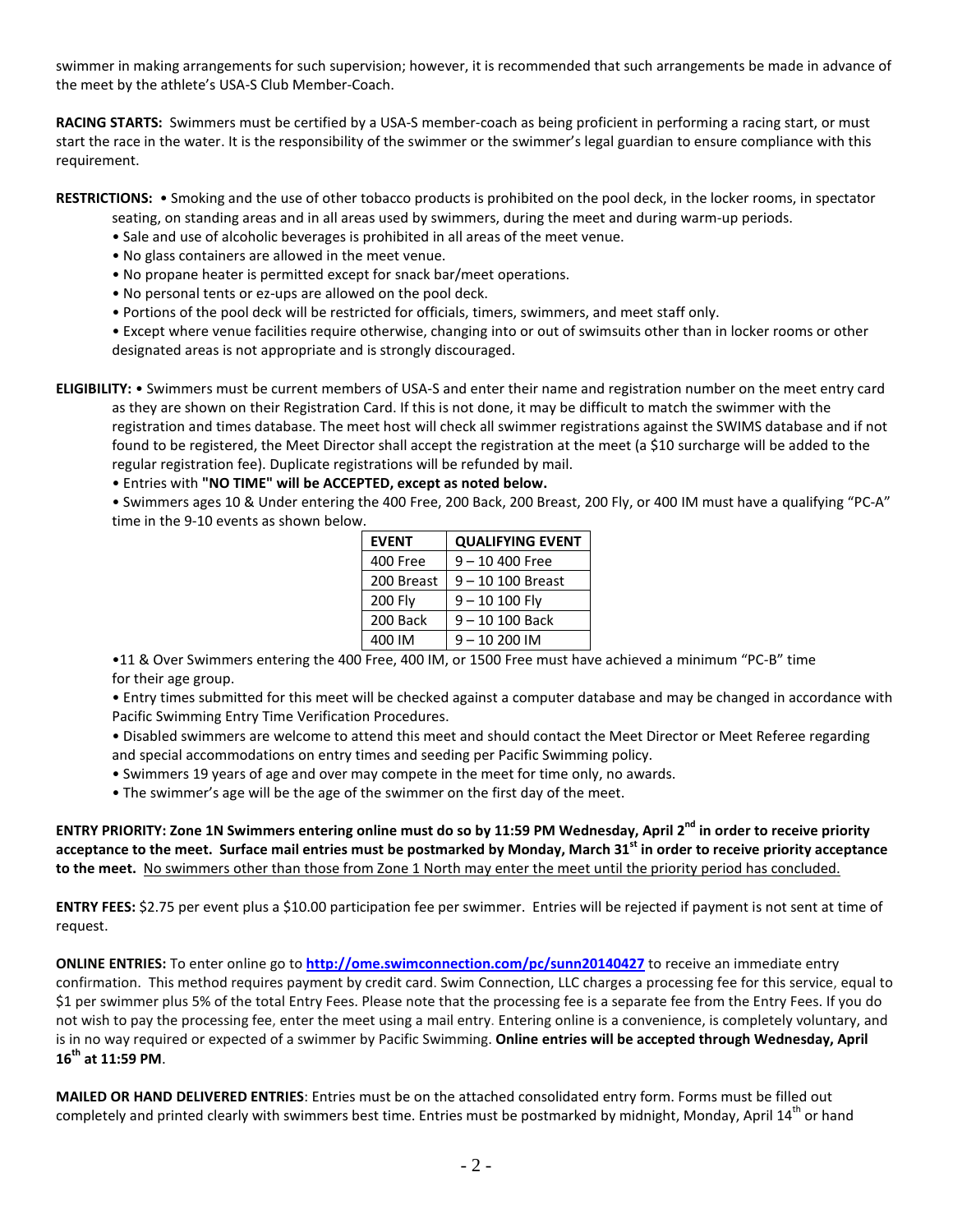delivered by 6:30 p.m. Wednesday, April 16<sup>th</sup>. No late entries will be accepted. No refunds will be made, except mandatory scratch downs. Requests for confirmation of receipt of entries should include a self-addressed envelope.

**Make check payable to**: SUNN Swimming Club **Mail entries to**: Aditya Agarwal **Hand deliver entries to:** Aditya Agarwal

 1166 Pimento Ave. 1166 Pimento Ave. Sunnyvale, CA 94087 Sunnyvale, CA 94087

**CHECK-IN:** The meet will be deck seeded. Swimmers must check-in at the Clerk-of-Course. Close of check-in for all individual events shall be no more than 60 minutes before the estimated time of the start of the first heat of the event. No event shall be closed more than 30 minutes before the scheduled start of the session. Swimmers who do not check in will not be seeded and will not be allowed to compete in that event.

**SCRATCHES:** Swimmers shall inform themselves of the meet starting time and shall report to the proper meet authorities promptly upon call. Any swimmers not reporting for or competing in an individual timed final event *shall not* be penalized.

**AWARDS:** Standard "A" medals will be awarded to swimmers achieving new "PC-A" times in each event, regardless of place achieved in the event. All awards must be picked up at the meet. Awards will not be mailed.

**ADMISSION:** Free. A 1-day program will be available for a reasonable fee.

**REFRESHMENTS:** A snack bar will be open each day. Lunch and limited hospitality will be available to all working officials and coaches.

**MINIMUM OFFICIALS:** Teams must follow Zone 1 North rules for providing officials. Each team must provide officials for each session according to the number of swimmers entered in that session, following the table below. Teams that do not provide sufficient officials must provide coaches to act in the place of officials.

| Club swimmers entered in session | <b>Trained and carded officials requested</b> |  |  |
|----------------------------------|-----------------------------------------------|--|--|
| $1 - 10$                         |                                               |  |  |
| $11 - 25$                        |                                               |  |  |
| 26-50                            |                                               |  |  |
| 51-75                            |                                               |  |  |
| 76-100                           |                                               |  |  |
| 100 or more                      | 5 and up (1 for every 25 swimmers)            |  |  |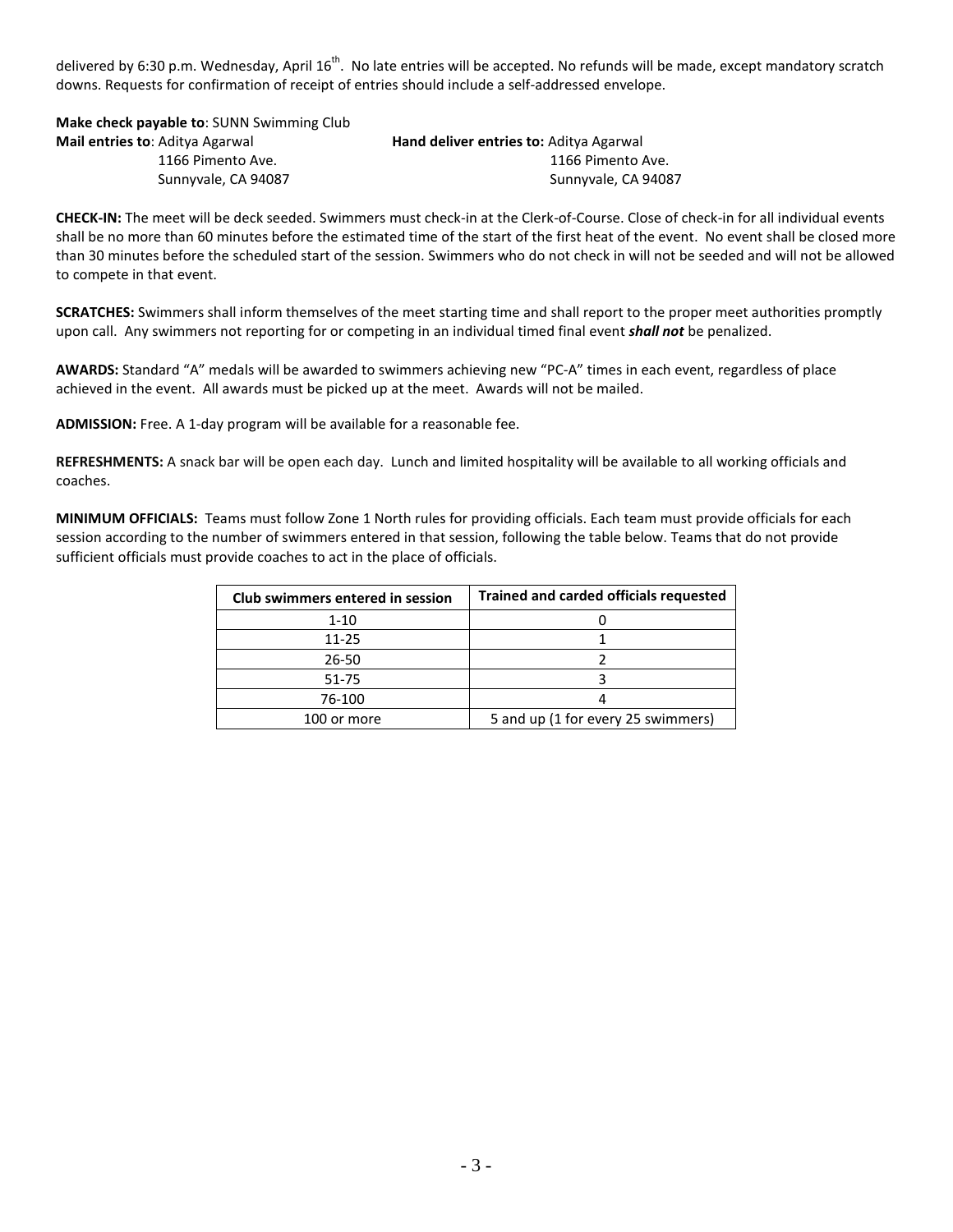## **EVENTS**

| SUNDAY, APRIL 27TH, 2014      |                       |              |  |  |  |  |
|-------------------------------|-----------------------|--------------|--|--|--|--|
|                               |                       |              |  |  |  |  |
| GIRLS #<br><b>EVENT</b>       |                       | <b>BOYS#</b> |  |  |  |  |
| 1                             | OPEN 400 FREE*        | $\mathbf{2}$ |  |  |  |  |
| 3                             | <b>OPEN 50 BACK</b>   | 4            |  |  |  |  |
| 5                             | OPEN 200 BREAST*<br>6 |              |  |  |  |  |
| 7                             | OPEN 100 FREE<br>8    |              |  |  |  |  |
| 9                             | OPEN 50 FLY           | 10           |  |  |  |  |
| 11                            | <b>OPEN 200 IM</b>    | 12           |  |  |  |  |
| 13                            | <b>OPEN 100 BACK</b>  | 14           |  |  |  |  |
| 15                            | <b>OPEN 50 BREAST</b> | 16           |  |  |  |  |
| 17                            | <b>OPEN 200 FLY*</b>  | 18           |  |  |  |  |
| 19                            | <b>OPEN 50 FREE</b>   | 20           |  |  |  |  |
| 21                            | OPEN 100 BREAST       | 22           |  |  |  |  |
| 23                            | OPEN 200 BACK*        | 24           |  |  |  |  |
| 25                            | OPEN 100 FLY          | 26           |  |  |  |  |
| 27                            | OPEN 200 FREE         |              |  |  |  |  |
| 29                            | OPEN 400 IM*          |              |  |  |  |  |
| 31<br><b>OPEN 1500 FREE**</b> |                       | 32           |  |  |  |  |

\*Swimmers Ages 10 & Under must have met the "PC-A" time standard in the listed Qualifying Event (See Eligibility Section) \*\*The 1500 Free will run Fastest to Slowest alternating Girls and Boys. The 1500 Free may be limited to 2 full heats for both boys and girls. Swimmers will need to provide their own timers and lap counters.

Use the following URL to find the time standards:<http://www.pacswim.org/index.shtml>